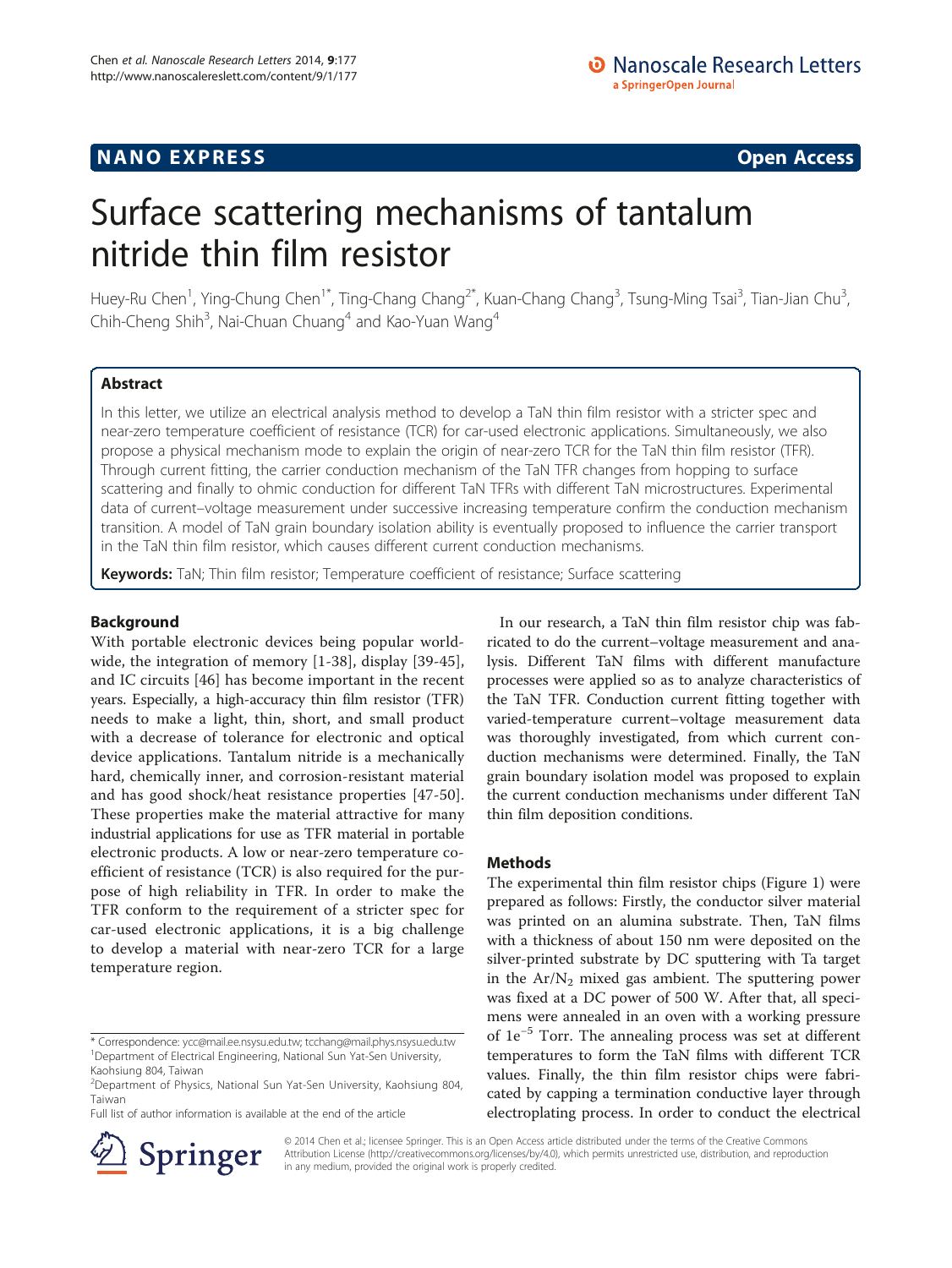<span id="page-1-0"></span>

measurement and analysis of the TaN thin film resistor, a snake-type pattern (the photo image of Figure 1) was realized by the laser trimming process using a green laser to obtain higher resistance. The entire electrical measurements of devices were performed using an Agilent B1500 semiconductor parameter analyzer (Agilent Technologies Inc., Santa Clara, CA, USA).

## Results and discussion

DC sweeping was applied to investigate the properties of current–voltage of the TaN thin film resistor. In our experiment, we mainly focused on the current conduction mechanism in the TaN resistive layer. In order to analyze its characteristics, different TaN resistive layers with different polarities of the TCR value were employed: different TaN layers including TCR larger than zero, TCR smaller than zero, and TCR equal to zero. Through conduction current fitting, a noticeable transition of carrier conduction mechanism was found, which gradually changed from hopping conduction to surface scattering and finally to ohmic conduction with the increase of the TCR value of the TaN TFR shown in Figure [2](#page-2-0).

To testify the validity of fitting, varied-temperature I-V measurement was applied and the results are shown in Figure [2.](#page-2-0) The TCR values in Figure [2](#page-2-0) were  $<0$ ,  $=0$ , and >0, respectively. It can be observed from the experimental data that the current of TCR < 0 was directly proportional to temperature, while the current of  $TCR > 0$  was the opposite. The current of  $TCR = 0$ was independent of temperature. All the experimental data were in accordance with their corresponding conduction mechanism.

From the experimental results, a carrier conduction model of the TaN resistive layer was proposed (Figure [3](#page-2-0)). As the oxidation of TaN grain boundary was the main reason for the change of carrier transport mechanism in the TaN resistive layer, it is easier to increase the TCR value with the increase of TaN oxidation degree. Thus, the level of oxidation in the grain boundary of TaN should be controlled carefully to achieve the target of  $TCR = 0$ . A TaN resistive layer with  $TCR < 0$  was greatly oxidized so that the TaN grain was isolated completely, which resulted in carrier hopping conduction owing to the discrete TaN precipitates (left-side diagram of Figure [3\)](#page-2-0). With the decreasing oxidation of the TaN grain boundary, the carrier conduction will be limited between two TaN grain boundaries and the surface scattering became easier for those discrete TaN grains to join and merge with each other, from which relative complete filaments can be formed, as shown in the middle diagram of Figure [3](#page-2-0). Because of the formation of a smoother carrier conduction path and the independence of temperature, the carrier conduction mechanism transformed from hopping conduction to surface scattering (Figure [2\)](#page-2-0). However, the filament is not thick enough for numerous carriers to conduct through it, which leads to the crowding of carriers. The carriers have to be forced out from the restricted filament which is also the reason why we can find space scattering conduction [\[51](#page-4-0)]. Meanwhile, the measurement result of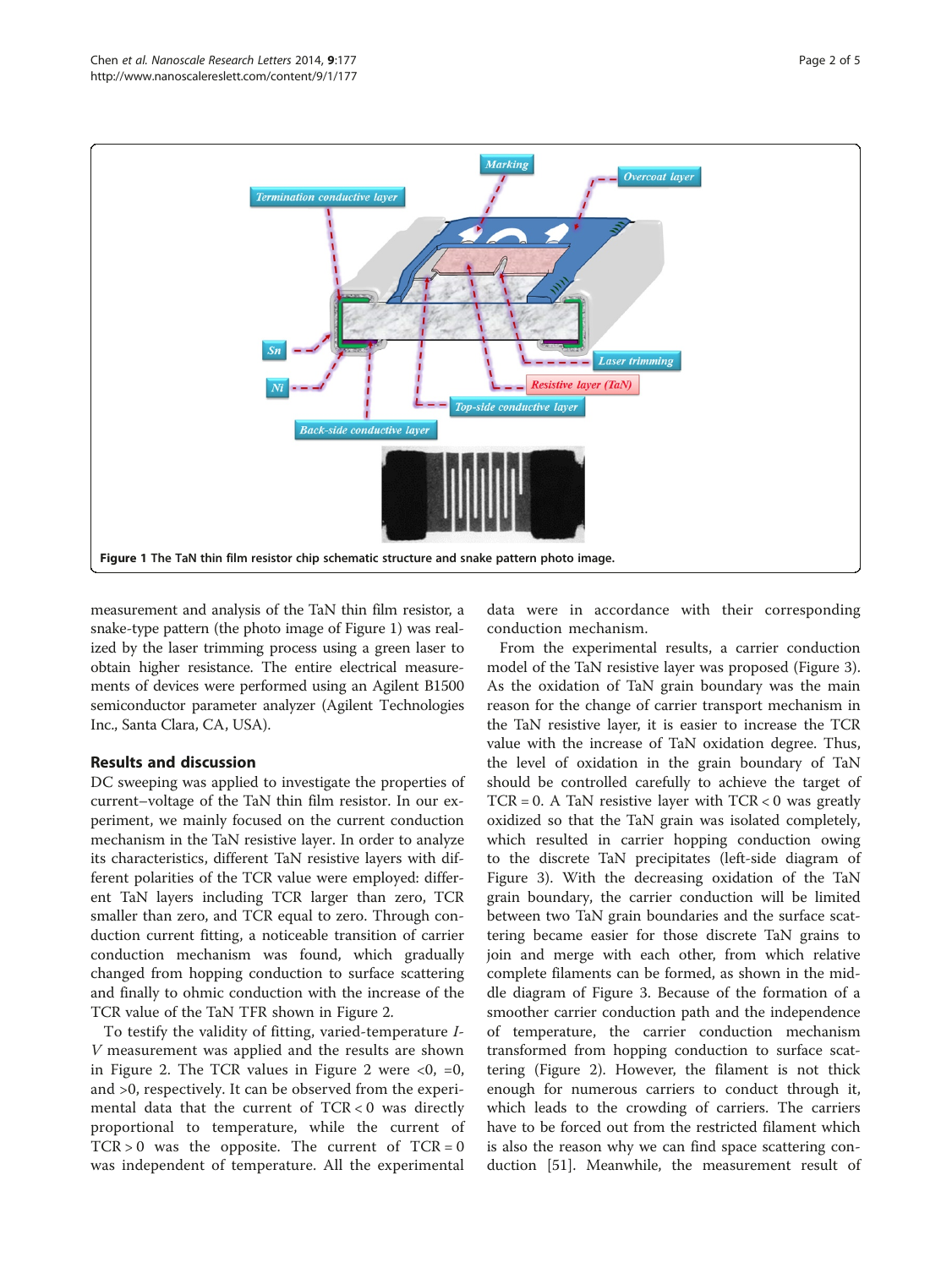<span id="page-2-0"></span>

Figure 2 also complies with surface scattering mechanism as current is independent with temperature. If the level of oxidation in the TaN film was decreased, ohmic conduction mechanism will dominate due to the formation of a thicker and more continuous filament (rightside diagram of Figure 3). The fitting result of ohmic conduction is shown in Figure 2.

### Conclusion

In conclusion, the carrier conduction mechanisms of TaN thin film resistors with different TCR values are thoroughly investigated. With the increase of the TCR value, the conduction mechanism transforms from hopping conduction to surface scattering and finally to ohmic conduction. The transition of the carrier conduction mechanism

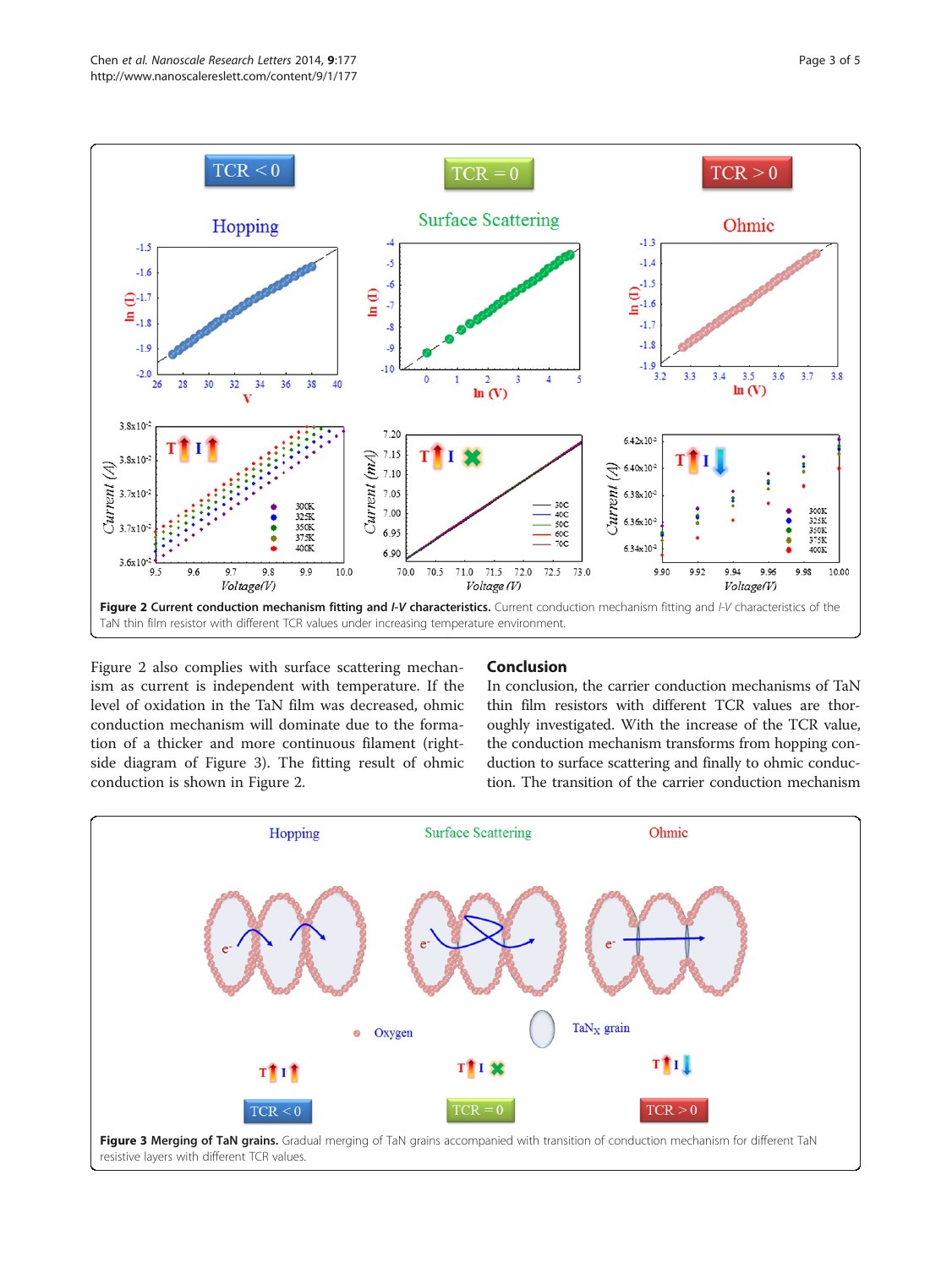<span id="page-3-0"></span>is explained by our model, from which the relationship of the TCR value and oxidation degree of the TaN thin film resistor can be better understood. Based on the relationship, the near-zero TCR TaN resistive layer can be fabricated by controlling the level of oxidation and can be demonstrated by electrical current measurement and fitting analysis.

#### Competing interests

The authors declare that they have no competing interests.

#### Authors' contributions

HRC designed and set up the experimental procedure. YCC and TCC planned the experiments and agreed with the paper's publication. TMT revised the manuscript critically. KCC, TJC, and CCS conducted the electrical measurement of the devices. NCC fabricated the devices with the assistance of KYW. All authors read and approved the final manuscript.

#### Acknowledgments

This work was performed at the National Science Council Core Facilities Laboratory for Nano-Science and Nano-Technology in the Kaohsiung-Pingtung area and was supported by the National Science Council of the Republic of China under Contract Nos. NSC-102-2120-M-110-001.

#### Author details

<sup>1</sup>Department of Electrical Engineering, National Sun Yat-Sen University, Kaohsiung 804, Taiwan. <sup>2</sup>Department of Physics, National Sun Yat-Sen University, Kaohsiung 804, Taiwan. <sup>3</sup>Department of Materials and Optoelectronic Science, National Sun Yat-Sen University, Kaohsiung 804, Taiwan. <sup>4</sup>R&D Department, Walsin Technology Co, Kaohsiung 806, Taiwan.

#### Received: 14 February 2014 Accepted: 13 March 2014 Published: 11 April 2014

#### References

- Zhu CX, Huo ZL, Xu ZG, Zhang MH, Wang Q, Liu J, Long S, Liu M: Performance enhancement of multilevel cell nonvolatile memory by using a bandgap engineered high-kappa trapping layer. Appl Phys Lett 2010, 97:253503.
- 2. Chang TC, Jian FY, Chen SC, Tsai YT: Developments in nanocrystal memory. Mater Today 2011, 14(12):608.
- 3. Syu YE, Chang TC, Tsai TM, Hung YC, Chang KC, Tsai MJ, Kao MJ, Sze SM: Redox reaction switching mechanism in RRAM device with Pt/CoSiO $_{x}$ / TiN structure. IEEE Electron Device Lett 2011, 32(4):545–547.
- 4. Liu M, Abid Z, Wang W, He X, Liu Q, Guan W: Multilevel resistive switching with ionic and metallic filaments. Appl Phys Lett 2009, 94:233106.
- 5. Chen MC, Chang TC, Tsai CT, Huang SY, Chen SC, Hu CW, Sze SM, Tsai MJ: Influence of electrode material on the resistive memory switching property of indium gallium zinc oxide thin films. Appl Phys Lett 2010, 96:262110.
- 6. Chu TJ, Tsai TM, Chang TC, Chang KC, Zhang R, Chen KH, Chen JH, Young TF, Huang JW, Lou JC, Chen MC, Huang SY, Chen HL, Syu YE, Bao DH, Sze SM: Tri-resistive switching behavior of hydrogen induced resistance random access memory. IEEE Electron Device Lett 2014, 35(2):217–219.
- 7. Lin CC, Kuo Y: Memory functions of nanocrystalline cadmium selenide embedded ZrHfO high-k dielectric stack. J Appl Phys 2014, 115:084113.
- 8. Lin CC, Kuo Y, Zhang S: Nonvolatile memory devices with AlO<sub>x</sub> embedded Zr-doped HfO<sub>2</sub> high-k gate dielectric stack. J Vac Sci Technol B 2014, 32(3):1–03D116.
- 9. Chang KC, Chen JH, Tsai TM, Chang TC, Huang SY, Zhang R, Chen KH, Syu YE, Chang GW, Chu TJ, Liu GR, Su YT, Chen MC, Pan JH, Liao KH, Tai YH, Young TF, Sze SM, Ai CF, Wang MC, Huang JW: Improvement mechanism of resistance random access memory with supercritical  $CO<sub>2</sub>$  fluid treatment. J Supercrit Fluids 2014, 85:183–189.
- 10. Su YT, Chang KC, Chang TC, Tsai TM, Zhang R, Lou JC, Chen JH, Young TF, Chen KH, Tseng BH, Shih CC, Yang YL, Chen MC, Chu TJ, Pan CH, Syu YE, Sze SM: Characteristics of hafnium oxide resistance random access memory with different setting compliance current. Appl Phys Lett 2013, 103(16):163502.
- 11. Long SB, Lian XJ, Cagli C, Cartoixa X, Rurali R, Miranda E, Jimenez D, Perniola L, Liu M, Sune J: Quantum-size effects in hafnium-oxide resistive switching. Appl Phys Lett 2013, 102(18):183505.
- 12. Long SB, Perniola L, Cagli C, Buckley J, Lian XJ, Miranda E, Pan F, Liu M, Sune J: Voltage and power-controlled regimes in the progressive unipolar RESET transition of HfO<sub>2</sub>-based RRAM. Sci Rep 2013, 3:2929.
- 13. Chu TJ, Chang TC, Tsai TM, Wu HH, Chen JH, Chang KC, Young TF, Chen KH, Syu YE, Chang GW, Chang YF, Chen MC, Lou JH, Pan JH, Chen JY, Tai YH, Ye C, Wang H, Sze SM: Charge quantity influence on resistance switching characteristic during forming process. IEEE Electron Device Lett 2013, 34(4):502–504.
- 14. Chang KC, Zhang R, Chang TC, Tsai TM, Lou JC, Chen JH, Young TF, Chen MC, Yang YL, Pan YC, Chang GW, Chu TJ, Shih CC, Chen JY, Pan CH, Su YT, Syu YE, Tai YH, Sze SM: Origin of hopping conduction in graphene-oxidedoped silicon oxide resistance random access memory devices. IEEE Electron Device Lett 2013, 34(5):677.
- 15. Long SB, Lian XJ, Cagli C, Perniola L, Miranda E, Liu M, Sune J: A model for the set statistics of RRAM inspired in the percolation model of oxide breakdown. IEEE Electron Device Lett 2013, 34(8):999–1001.
- 16. Chang KC, Huang JW, Chang TC, Tsai TM, Chen KH, Young TF, Chen JH, Zhang R, Lou JC, Huang SY, Pan YC, Huang HC, Syu YE, Gan DS, Bao DH, Sze SM: Space electric field concentrated effect for Zr:  $SiO<sub>2</sub>$  RRAM devices using porous SiO<sub>2</sub> buffer layer. Nanoscale Res Lett 2013, 8:523.
- 17. Guan WH, Long S, Jia R, Liu M: Nonvolatile resistive switching memory utilizing gold nanocrystals embedded in zirconium oxide. Appl Phys Lett 2007, 91:062111.
- 18. Zhang R, Chang KC, Chang TC, Tsai TM, Chen KH, Lou JC, Chen JH, Young TF, Shih CC, Yang YL, Pan YC, Chu TJ, Huang SY, Pan CH, Su YT, Syu YE, Sze SM: High performance of graphene oxide-doped silicon oxide-based resistance random access memory. Nanoscale Res Lett 2013, 8:497.
- 19. Syu YE, Chang TC, Tsai TM, Chang GW, Chang KC, Lou JH, Tai YH, Tsai MJ, Wang YL, Sze SM: Asymmetric carrier conduction mechanism by tip electric field in WSiOX resistance switching device. IEEE Electron Device Lett 2012, 33(3):342–344.
- 20. Chang KC, Tsai TM, Zhang R, Chang TC, Chen KH, Chen JH, Young TF, Lou JC, Chu TJ, Shih CC, Pan JH, Su YT, Syu YE, Tung CW, Chen MC, Wu JJ, Hu Y, Sze SM: Electrical conduction mechanism of Zn: SiO<sub>x</sub> resistance random access memory with supercritical  $CO<sub>2</sub>$  fluid process. Appl Phys Lett 2013, 103:083509.
- 21. Liu Q, Guan WH, Long SB, Jia R, Liu M, Chen J: Resistive switching memory effect of  $ZrO<sub>2</sub>$  films with  $Zr$  + implanted. Appl Phys Lett 2008, 92:012117.
- 22. Tsai TM, Chang KC, Zhang R, Chang TC, Lou JC, Chen JH, Young TF, Tseng BH, Shih CC, Pan YC, Chen MC, Pan JH, Syu YE, Sze SM: Performance and characteristics of double layer porous silicon oxide resistance random access memory. Appl Phys Lett 2013, 102:253509.
- 23. Lin CC, Kuo Y: Temperature effects on nanocrystalline molybdenum oxide embedded ZrHfO high-k nonvolatile memory functions. ECS J Solid State Sci Technol 2013, 2(1):Q16.
- 24. Syu YE, Chang TC, Lou JH, Tsai TM, Chang KC, Tsai MJ, Wang YL, Liu M, Simon MS: Atomic-level quantized reaction of HfOx memristor. Appl Phys Lett 2013, 102:172903.
- 25. Chang KC, Pan CH, Chang TC, Tsai TM, Zhang R, Lou JC, Young TF, Chen JH, Shih CC, Chu TJ, Chen JY, Su YT, Jiang JP, Chen KH, Huang HC, Syu YE, Gan DS, Sze SM: Hopping effect of hydrogen-doped silicon oxide insert RRAM by supercritical CO<sub>2</sub> fluid treatment. IEEE Electron Device Lett 2013, 34(5):617-619.
- 26. Long SB, Cagli C, Ielmini D, Liu M, Sune J: Analysis and modeling of resistive switching statistics. J App Phys 2012, 111(7):074508.
- 27. Chang KC, Tsai TM, Chang TC, Wu HH, Chen KH, Chen JH, Young TF, Chu TJ, Chen JY, Pan CH, Su YT, Syu YE, Tung CW, Chang GW, Chen MC, Huang HC, Tai YH, Gan DS, Wu JJ, Hu Y, Sze SM: Low temperature improvement method on Zn:  $SiO<sub>x</sub>$  resistive random access memory devices. IEEE Electron Device Lett 2013, 34(4):511–513.
- 28. Wang Y, Liu Q, Long SB, Wang W, Wang Q, Zhang MH, Zhang S, Li YT, Zuo  $QY$ , Yang JH, Liu M: Investigation of resistive switching in Cu-doped HfO<sub>2</sub> thin film for multilevel non-volatile memory applications. Nanotechnology 2010, 21:045202.
- 29. Chang KC, Tsai TM, Chang TC, Wu HH, Chen JH, Syu YE, Chang GW, Chu TJ, Liu GR, Su YT, Chen MC, Pan JH, Chen JY, Tung CW, Huang HC, Tai YH, Gan DS, Sze SM: Characteristics and mechanisms of silicon oxide based resistance random access memory. IEEE Electron Device Lett 2013, 34(3):399–401.